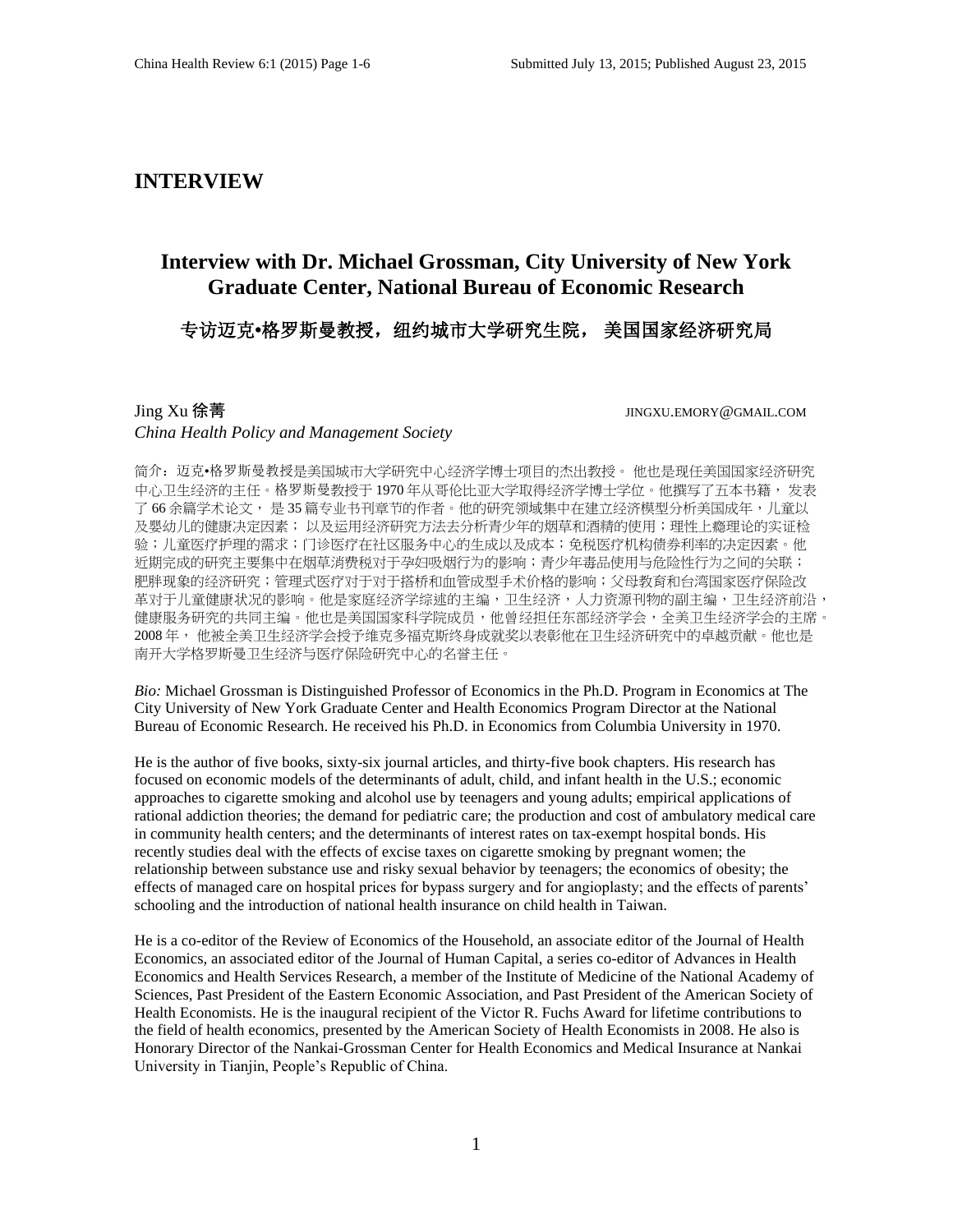## **1. The Field of Health Economics**

Jing: Paul Samuelson once remarked that health economics and environmental economics might be the areas where major breakthroughs occur. Do you think that the moment has come for health economics?

前诺贝尔经济学奖得主保罗·萨缪尔森曾经说过,卫生经济学和环境经济学可能经历重大突 破。你觉得对于卫生经济学,这个时刻来临了吗?

*Dr. Grossman:* In answering this question, I think it is useful to refer to Joseph Newhouse's characterization of the literature in health economics. Joe is the founding editor of the *Journal of Health Economics*. In his introduction to *Moral Hazard in Health Insurance*, by Amy Finkelstein with Kenneth J. Arrow, Jonathan Gruber, Joseph P. Newhouse, and Joseph E. Stiglitz (New York: Columbia University Press, 2014), he writes: "Each academic year, I teach the first session of a one semester course in health economics for second-year graduate students. The reading for that session consists of two seminal works in health economics: Kenneth Arrow's 'Uncertainty and the Welfare Economics of Medical Care' and Michael Grossman's *The Demand for Health: A Theoretical and Empirical Investigation* (Arrow 1963; Grossman 1972). These two works have resulted in two largely non-overlapping streams of the by-now vast health economics literature. Arrow's article led…to a literature on the functioning of markets for medical services and health insurance. Grossman's book led to a literature on determinants of the health status of the population, only one determinant of which…is medical care (page 1)." The citations in Joe's quotation are Arrow's paper in the *American Economic Review* 53 (5), 941-973 and my monograph *The Demand for Health: A Theoretical and Empirical Investigation* (Columbia University Press for the National Bureau of Economic Research).

在回答这个问题,我觉得可以参考约瑟夫·纽豪斯的卫生经济学描述。约瑟夫也是卫生经济 学杂志的创始主编。在他和艾米·芬克尔斯坦与肯尼斯·约瑟夫·阿罗,乔纳森·格鲁伯,约瑟 夫·P·纽豪斯和约瑟夫·斯蒂格利茨合著的《医疗保险道德风险》的前言里(纽约:哥伦比亚 大学出版社,2014年)他写道,"每一学年,我都教研究生二年级学生卫生经济学课程的 第一部分。主要是阅读肯尼斯·阿罗的"不确定性和医疗保健的福利经济学"和迈克·格罗斯曼 的"健康需求: 理论与实证研究"(阿罗 1963;格罗斯曼 1972年)这两部卫生经济学的经典 巨作。这两部作品造就了现在卫生经济学文学的两个主要非重叠流派。阿罗的文章引领了 市场结构对医疗服务和医疗保险的影响。格罗斯曼的书启发了对人口健康状态关键因子的 研究,其中只有一个因子是医疗保健。有关约瑟夫的引述是阿罗发表在美国经济评论 53 (5),941-973 的文章和我的专著"健康的需求:理论与实证研究"(哥伦比亚大学出版社, 美国国家经济研究局)。

Clearly, I have focused on the second stream of health economics literature mentioned by Joe. Within that focus, I have paid a considerable amount of attention to the relationship between the amount of formal schooling an individual acquires and his or her own health and the health of his or her children. For two reasons, this is a crucial relationship. First, the determinants of health literature originates from the demand for health model. That model emphasizes that medical care is only one of many determinants of health. Therefore, it is natural to explore others. Second, the demand for health model views health as a form of human capital and therefore a determinant of earnings. Hence, it is natural to allow for and explore complementarities between health capital and other forms of human capital, the most important of which is knowledge capital (schooling).

很明显, 我的研究集中在约瑟夫提到的第二个卫生经济流派。我倾注了大量的精力在研究 一个人教育程度和其个人以及家庭成员健康之间的联系。这是个重要的关系。因为第一,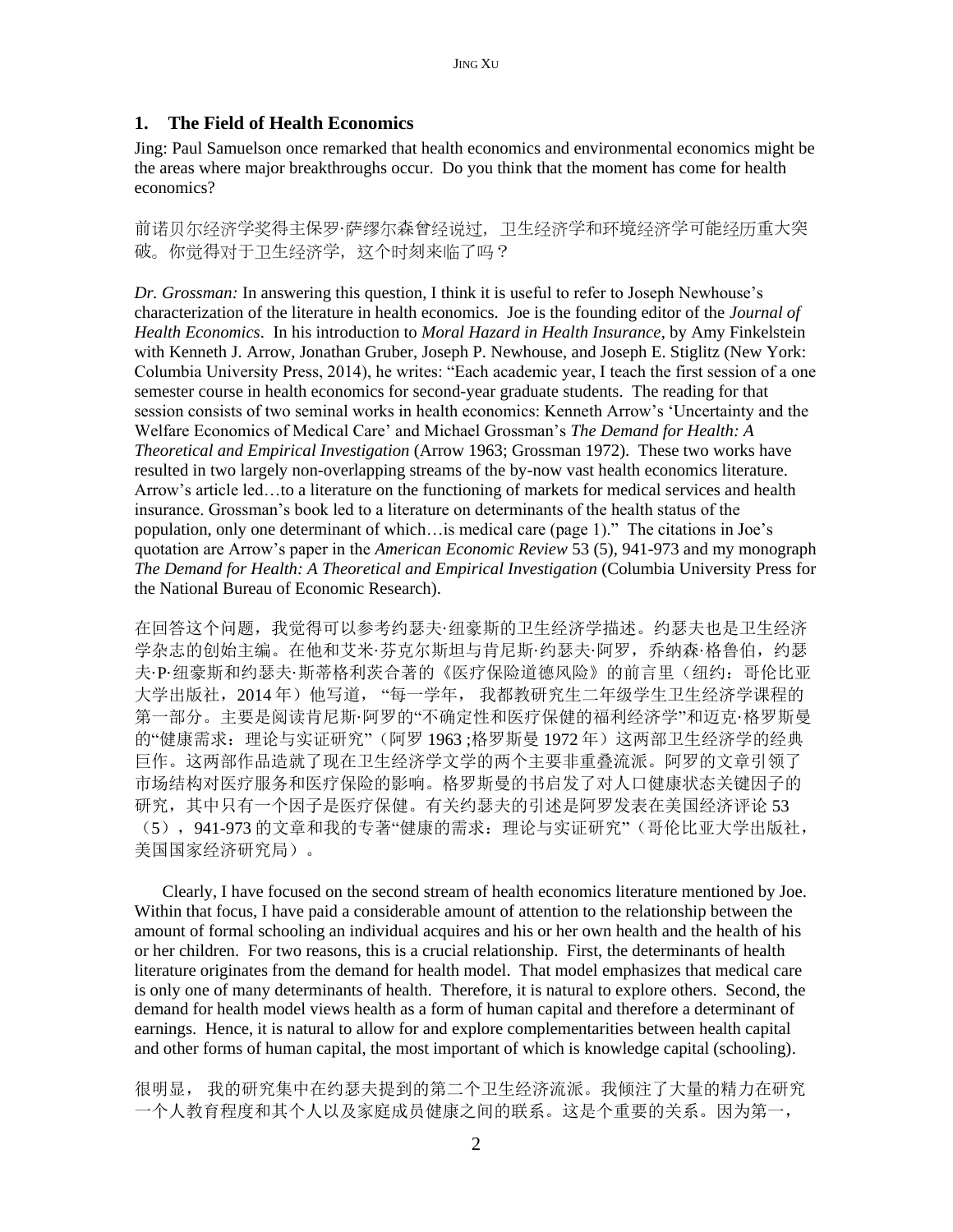健康研究的决定因素来源于健康需求模型的。这种模式强调医疗保健只是决定健康的许多 因素之一。所以研究其他因素自然也非常重要。第二,健康需求模型认为健康是人力资本 的一种形式,因此它也是收益的决定因素。所以,允许探索其他介于健康资本和其他形式 的人力资本间的互补因素很重要,这其中最重要的是知识资本(教育)。

There is a vast literature in the social sciences that documents a positive correlation between schooling and a variety of measures of good health. The relationship can be traced to causality in both directions as well as to the effect of omitted third variables. Starting in the late 1980s, many health economists have investigated whether more schooling has a causal impact on health and behaviors that promote better health. Interest in this issue has increased at an exponential rate since that time. In August 2014, I gave a keynote address at the thirty-fifth annual conference of the Nordic Health Economics Study Group entitled "The Relationship between Health and Schooling: What's New?" I found and reviewed forty-one papers on that topic that had appeared in the past five years (2010-2014). And that was before the journal *Social Science &Medicine* devoted an entire issue to the question of whether educational attainment causes adult health earlier in 2015 (see volume 127, February 2015). The issue contained twenty original research papers, only two of which I mentioned in my keynote address. It was sponsored by the Office of Behavioral and Social Sciences Research at the U.S. National Institutes of Health. Clearly, that underscores the importance of the relationship between health and schooling from the perspectives of social science, public health, and public policy.

社会科学中有大量文献记录教育和良好健康之间的正相关性。这种关系可以追溯到双向因 果关系和省略第三变量的影响。始于 1980 年末期,许多健康经济学家调查了学校教育是否 对健康状态和促进健康的行为产生决定影响。自此对于这个问题的兴趣 飞速增长。在 2014 年 8 月, 我在第三十五届年会北欧卫生经济研究年会给了一个主题演讲。标题是"健康与学 校教育之间的关系?新的发现"。 我回顾了这个领域在过去五年的 41 篇论文(2010-2014)。 在此之后, 《社会科学与医学杂志》发表了一个关于这个问题的专刊(见卷 127, 2015 年 2 月)。这个专刊包含 20 篇原创研究论文中,其中只有两篇在我的主题演讲中提到。它是由 美国卫生研究院行为与社会科学研究办公室赞助的。显然,这从社会科学,公共卫生和公 共政策的角度说明了研究健康和教育之间关系的重要性。

Despite the large body of recent research to which I have referred, there is no consensus as to whether more schooling does in fact lead to better health and beneficial health behaviors. Will a definitive answer to this question emerge in the not-too-distant future? If so, will it be viewed as a major breakthrough, one that is worthy of the Nobel Prize in Economics? I'm not sure. My sense is that the issue may never be resolved because ultimately it may depend on context, time, and place. For example, is one focusing on adult health, child health, or infant health? Is one dealing with the effect of own schooling on own health or on the effect of parents' schooling on the health of their offspring? Is one concerned with health in developed countries or in developing countries? Is the period very recent or somewhat distant? What techniques are being employed to establish causality?

尽管我提到了有大量的相关研究,但对于更多的教育是否确实引领了更好的健康和有益健 康的行为却还没有达成共识。在不太遥远的将来会有更明确的答案吗?如果有,它会否被 看作是一个重大的突破,甚至获得诺贝尔经济学奖?我不知道。我个人的感觉是这个问题 可能永远不会得到解决,因为它最终可能取决于环境,时间和地点。比方说,是专注于成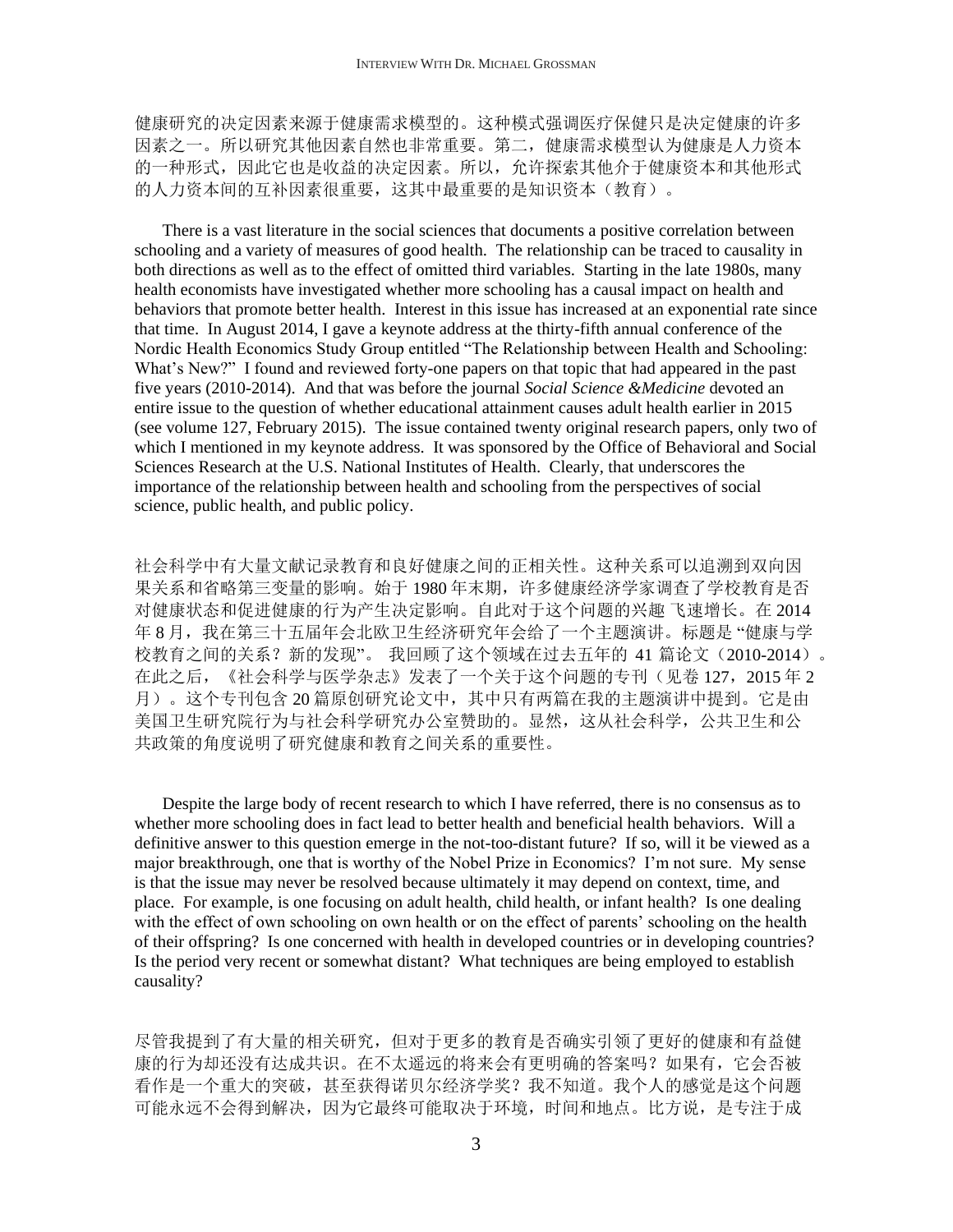人保健,儿童保健,或婴儿健康?还是关注个人学业对个人自己的健康还是父母的教育对 他们的后代的健康效果的影响?是研究发达国家还是在发展中国家的健康状况?是近期的 或有点悠久的?运用什么模型来建立因果关系?

While I cannot give a definitive answer to the questions I just raised, I do want to end on a positive note. In my 2000 paper entitled "The Human Capital Model" in Volume 1A of the *Handbook of Health Economics* edited by Anthony J. Culyer and Joseph P. Newhouse and published by Elsevier Science, I wrote: "Currently, we still lack comprehensive theoretical models in which the stocks of health and knowledge are determined simultaneously…. The rich empirical literature treating interactions between schooling and health underscores the potential payoff to this undertaking (p. 351)." I am aware of several ongoing efforts along these lines. If they are successful, I would view them as major breakthroughs.

虽然我不能对我提出的问题给出一个明确的答案,但我想用一个积极的回应来结束这个问 题。我 2000 年的论文"人力资本模式"发表在卫生经济学的手册的卷 1A。该本手册由 Anthony ·Culver 和 Joseph P. Newhouse 编辑, 由 Elsevier 出版。我写道: "目前, 我们还缺乏 综合的理论模型同时估定健康状态和知识这两个因子。大量研究教育和健康之间的相互作 用的文献强调了这个研究的潜在巨大贡献(第 351)"。我留意到相关研究正在进行中。如 果他们成功,我会视其为重大突破。

## **2. Mentorship**

Jing: You once mentioned that you are interested in advising Ph.D. students and you do have a lot of Ph.D. students. Could you tell us why you enjoy supervising dissertations and what makes you a good advisor? Have you reached your magic number of students you want to advise in your profession? Do you feel sometimes it twists your arm as it is very time-consuming?

你曾经提到你很爱辅导博士生而且事实上你也有很多博士学生。你能告诉我们你为什么喜 欢指导博士论文,是什么让你成为一个优秀的博士生导师?你是否已经达到了你想辅导的 学生的数量?因为带学生非常耗时,你会不会觉得有时候带学生会影响你的其他工作职责?

*Dr. Grossman:* I have supervised 107 completed Ph.D. dissertations and have served as a member of an additional 170 completed dissertation committees as a second or third reader. People who know me know that I am a modest person who does not boast about his accomplishments. But I am very proud of my accomplishments as an advisor. My family aside, nothing gives me greater satisfaction than to see my former students achieve success in their professional and personal lives. Obviously, these are reasons why I enjoy engaging in this activity. In addition, I have found it to be a highly effective mechanism to develop relationships that lead to joint research projects and coauthorship. That is especially true since the City University of New York Graduate Center Ph.D. Program in Economics obtains most of its faculty from the senior (four-year) colleges within the university. In the forty-three years in which I have taught in the program, there have never been more than two central appointments (faculty who only teach at the Graduate Center) other than me. College-based faculty spend most of their time at their home institutions, which makes it difficult for central appointments to develop substantial working relationships with them. For most of my career at the Graduate Center, the other central appointments were in very different fields than health economics.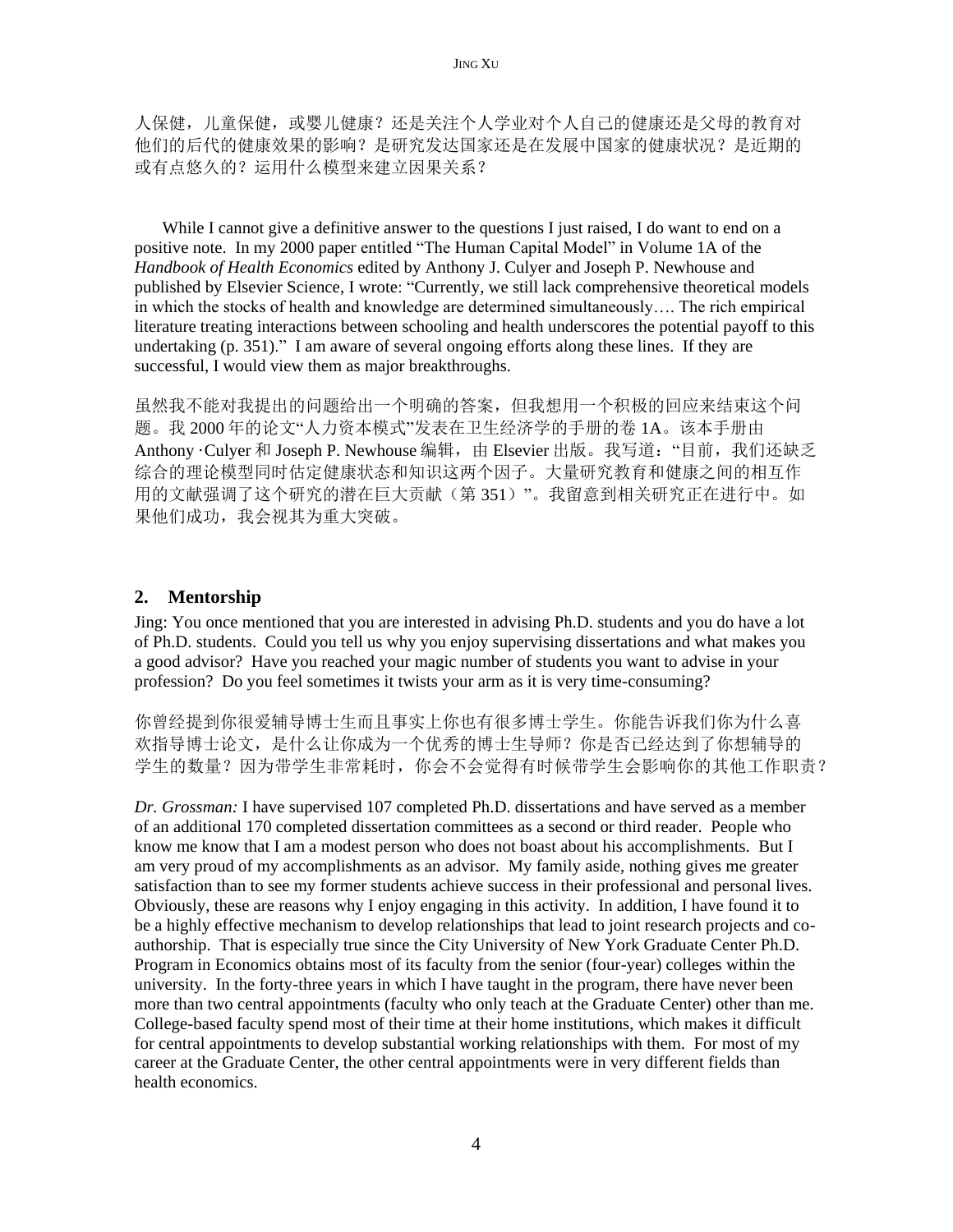我指导 107 位博士生完成博士论文并且是另外 170 位博士论文答辩委员会的委员。认识我的 人都知道,我是一个谦虚的人不吹嘘自己的成就。但作为一个博士生导师,我非常自豪自 己的成绩。除了我的家庭,没有什么让我比看到我以前的学生实现他们的职业和个人生活 的成功更大的满足。显然,这些都是为什么我享受带学生的原因。此外,我发现它也是一 个寻找发展合作机会的好途径。在纽约城市大学研究生中心经济学博士项目中尤其如此, 因为这个项目的大多数导师也是大学内部本科(4年制)的老师。在我任教的43年里,除 了我以外这里从未有超过两个的直接任命(只在研究生中心的老师)。学院为基础的教师 花大部分时间都在自己所在的机构,这使得直接任命的教授很难与他们发展大量的工作关 系。当我在研究生中心时,其他直接任命的教授都不在卫生经济领域。

I think that I am a good adviser because I read and comment on material that students give to me in a timely manner. I am never ashamed to say that I do not know the answer to a question that they ask me. If that situation arises, I reach out to colleagues who I think can help. In the past I have tried to share ideas for dissertations with students who are looking for topics, although at my age (I will be 73 in July) I may be running out of ideas. Given all the benefits I have derived from dissertation supervision, I have never viewed it as an unenjoyable time-consuming activity.

我认为我是一个不错的的导师,因为我会及时阅读评论并回复我学生交给我的文章。如果 我的学生问了我不知道的问题,我从来不觉得惭愧地说,我不知道答案。如果这种情况出 现的时候,我会联系可以帮助他们的相关同事。在过去,我曾经与正在寻找博士论文题目 的学生分享自己的研究题目,虽然在我这个年龄(在7月我就73岁了)我的新的研究想法 可能很有限了。鉴于所有我从论文指导当中所收获的益处,我从来没有把它看作一个麻烦 又耗时的工作。

As I just mentioned, I will be 73 in July. I plan to teach for two more years and then stop. At that point I will be 75. I plan to continue as New York Office Director and Health Economics Program Director at the National Bureau of Economic Research. And as an emeritus professor at the City University of New York Graduate Center, I plan to continue to serve on dissertation committees.

正如我刚才所说,我即将73岁了。我打算再教了两年书就停止,到时我是75岁。我打算继 续担任纽约办事处主任,国家经济研究局卫生经济学项目主任。而作为在纽约研究生中心 城市大学的名誉教授,我打算继续担任论文答辩委员会。

#### **3. Current Research Topics**

Jing: Would do you please describe a few of your current research projects, and why you chose to pursue them?

您可以介绍一些你目前的研究项目吗,以及你为什么你选择这些项目?

*Dr. Grossman:* At my age, I like to work on only one or two projects at a time. Given my interest in the causal effects of schooling on health and health behaviors, I have been working on a study that investigates a potential mechanism via which mother's schooling may influence child health. The mechanism at issue is fertility behavior. Large differences in fertility between women with high and low levels of education suggest that schooling may have a direct impact on knowledge and use of contraception. Mabel Andalón (University of Melbourne and IZA), Jenny Williams (University of Melbourne and IZA) investigate this issue using information on women in Mexico.